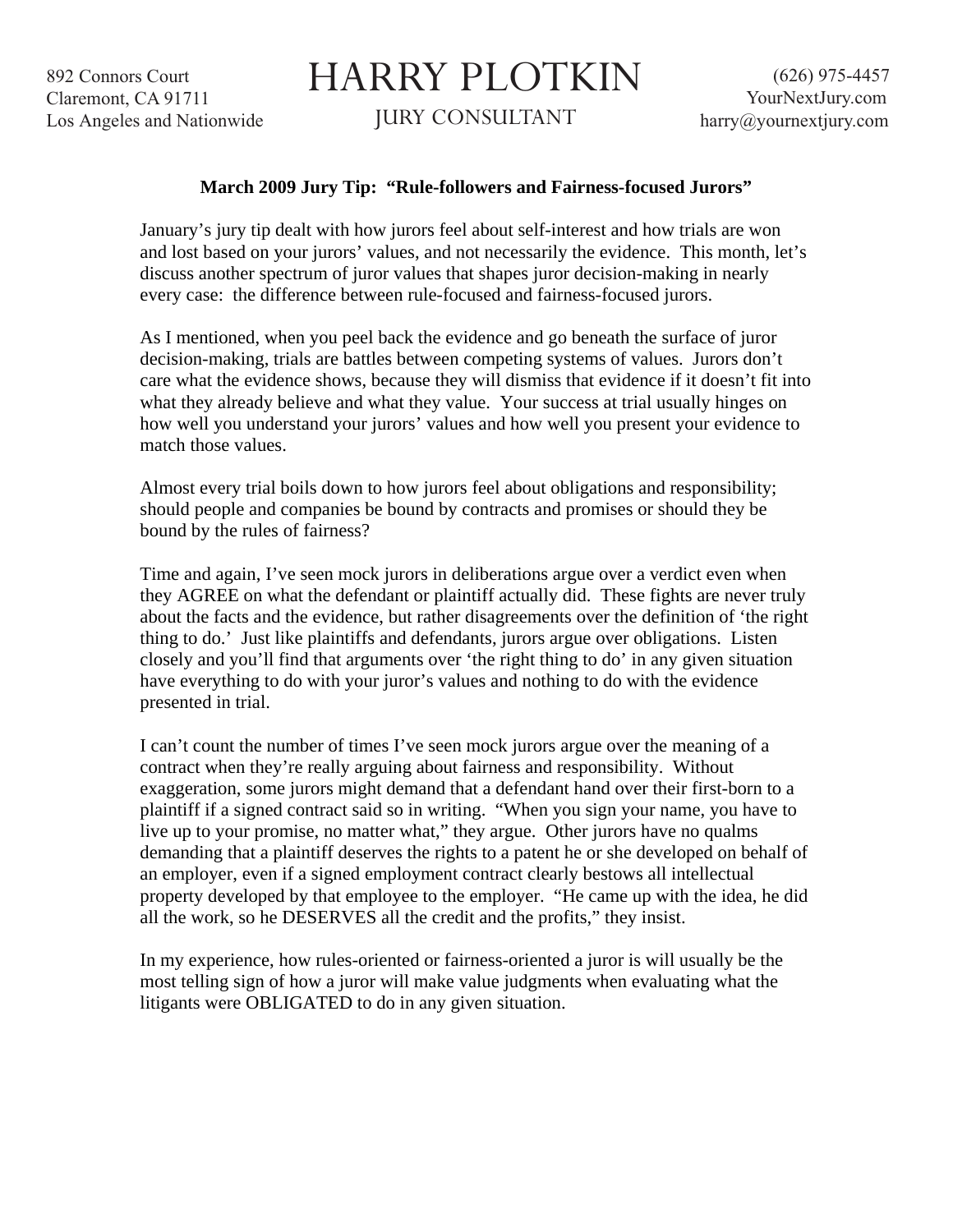Rule-following jurors see the world in black and white terms and are uncomfortable dealing with judgment and discretion. In any ambiguous situation, their overriding instinct is to frantically search for a set of rules, policies, or procedures with which to judge the litigants' actions. In dozens of mock trials, I have seen hyper-rule-following jurors put so much faith in rules that they will knowingly side with a defendant who has followed procedure EVEN when the jurors admit that the procedures are dangerous and/or wrong and even when the jurors admit that the corporate defendant created their own policies. Rule-followers will refuse to decide right and wrong using their own judgment or concepts of fairness and practicality.

On the other hand, fairness-focused jurors have a practical outlook toward the world and prefer to evaluate situations with discretion. They don't look to rules or authority figures to tell them the difference between right and wrong; instead, they rely on their own judgment to determine what seems right.

A rule-following juror will usually hold a person or company accountable to the minimum required rules, while a fairness-focused juror will demand that a litigant go above and beyond the minimum requirements if the ethics and morality of the situation demand more. Rule-followers tend to hold litigants to the written terms of a contract and nothing more, while fairness-focused jurors will likely reinterpret the contract to conform to their version of fairness. In car crashes, rule-followers tend to blame the driver who violated a rule of the road, but fairness-focused jurors often assign blame to any driver who had an opportunity to avoid the accident, even if that driver didn't violate any specific rules of the road. In product liability trials, rule-followers tend to hold manufacturers to no more than their own policies and the minimum government safety standards, while fairness-focused jurors often demand that manufacturers be held to higher standards defined by their own definition of safety and care.

During voir dire, distinguish between rule-following and fairness-focused jurors by asking your jurors about their approach to similar situations, what they believe their obligations to be, and how they assign blame. Because not every case involves situations in which most jurors have experience, you may have to be creative in thinking of parallel situations to discuss in voir dire that give the same insight into your jurors' likely approach to your case. In any situation, do your jurors look to specific rules for guidance, or do they use their own discretion to make decisions and judge right from wrong? Can your jurors fault someone who has followed all of the rules, or would they expect someone to go out of their way to be helpful?